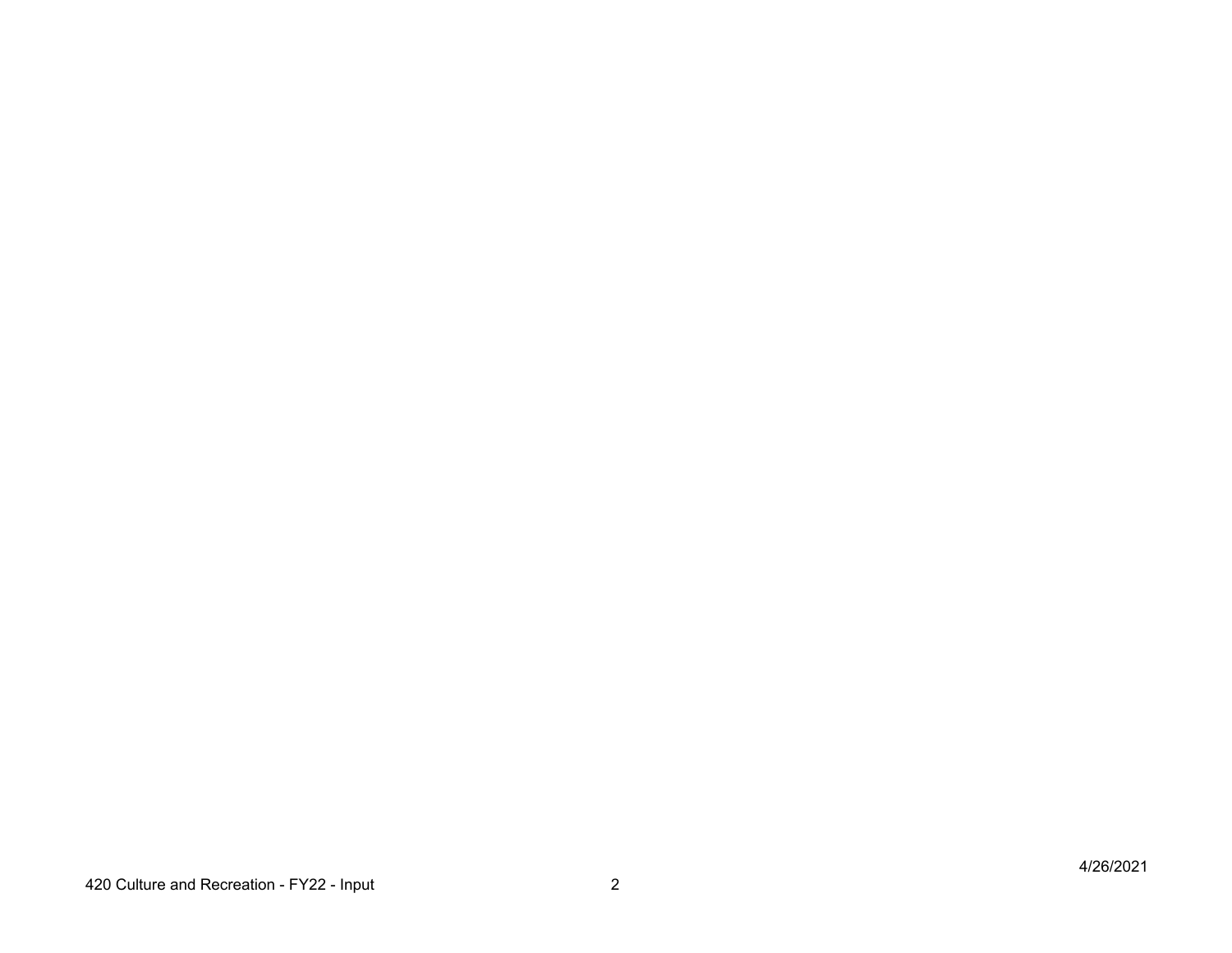## TOWN OF EAST LYME

**FY 2021/2022**<br>Budget Input **Dept No. 420 Budget Input Dept Culture and Recreation 26-Apr-21 Account 21/22 Acct. Description Budget Supporting Description of Activity 150 Community Services**295 **EL Public Library** 1,155,188 The East Lyme Public Library provides library service for 10,904 registered users and for all town residents in general. The library has a collection of 128,243 physical items, over 28,000 ebooks and e audiobooks, and 240 online magazines. Approximately 2.5 million items are available through the LION consortium. **BoS \$5,000 reduction, updated health insurance rate informationCulture and Recreation Total 1,155,188** . **Index of Supporting Documentation**Town of East Lyme Forms $\mathsf{s}$  pp.1-2 pp. 3-4 Library Budget Narrativee  $pp. 3-4$ Operating Budget FY 222 pp.  $5-6$ Revenue Estimates produced by the contract of the product produced product product product product product pro p. 8 Annual Fund Budgett de la posta de la posta de la posta de la posta de la posta de la posta de la posta de la posta de la posta p.9 Book, AV and Programming Budgets $p.9$ 

**Page 2**